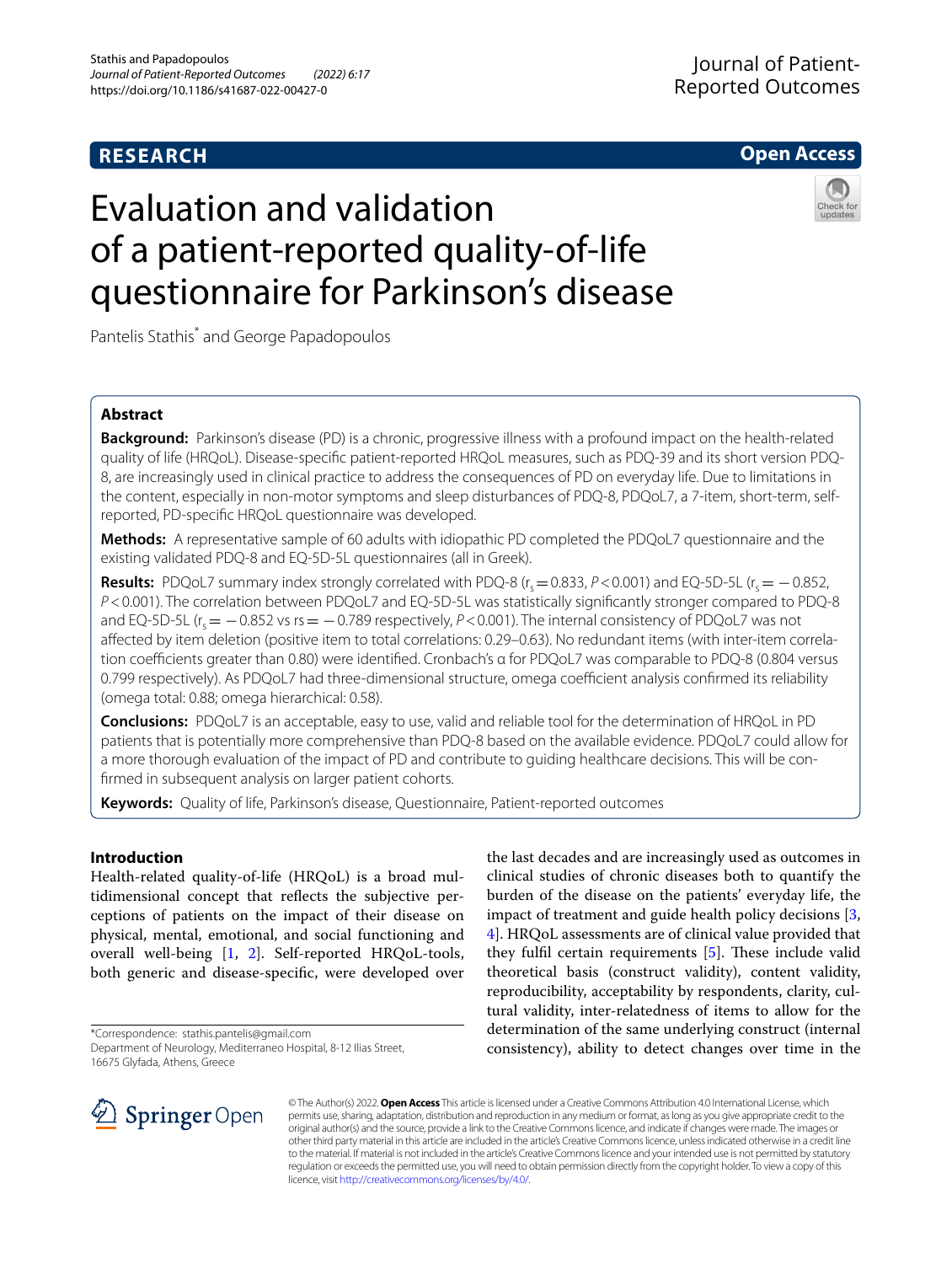measured construct (responsiveness), unidimensionality and in the context of clinical trials practicability and ease of use  $[5]$  $[5]$ .

Parkinson's disease (PD) is a chronic, progressive neurodegenerative disease that severely afects the HRQoL of patients compared to healthy controls  $[6]$  $[6]$ . The correlates of poor HRQoL in PD patients are multifactorial and include demographics (such as age and gender), PD clinical characteristics (such as severity of motor and non-motor symptoms, PD subtypes, disease duration), adverse efects of treatment, comorbid conditions, and psychosocial function [\[7](#page-7-6)–[9\]](#page-7-7). Both generic and PDspecifc HRQoL tools have been used in PD patients [\[3](#page-7-2), [6,](#page-7-5) [10](#page-7-8)–[13\]](#page-7-9). Among the currently available PD-specifc HRQoL tools, the Parkinson's disease questionnaire-39 item (PDQ-39) that contains 39 items that are grouped under 8 domains, and its shorter version PDQ-8 that contains 8 items, each representing a domain of the PDQ-39 are more widely used [\[10](#page-7-8), [14](#page-7-10)[–17\]](#page-7-11). PDQ-8 can be used as part of the original PDQ-39 questionnaire (nested) or independently [\[18\]](#page-7-12). Due to is brevity, PDQ-8 requires less time to complete, but has lower reliability and validity compared to PDQ-39 [\[12](#page-7-13), [19–](#page-7-14)[21](#page-7-15)]. Despite their broad use, a major limitation of PDQ-39 and PDQ-8 is the lack of clarity in some items that could lead to misconceptions as well as the lack of items on most non-motor symptoms [[10,](#page-7-8) [12](#page-7-13)]. However, non-motor symptoms can have a detrimental impact on PD prognosis and the overall health status of the patients that exceeds that of motor symptoms [[22–](#page-7-16)[28\]](#page-8-0). Non-motor symptoms, such as night sleep problems, drooling, fatigue, urination problems and dizziness are independent predictors of poor QoL [\[11](#page-7-17),  $25, 29$  $25, 29$ . They are, however, not included in PDQ-8 items. For instance, sleep disorders stand out among nonmotor symptoms, given their high prevalence and severe impact on cognitive function and HRQoL [\[28](#page-8-0), [30](#page-8-2)[–33](#page-8-3)]. Ιncreasing evidence suggests that sleep problems and non-motor symptom burden do not only correlate with HRQoL assessments, but can also be predictive of longitudinal ΗΡQoL change in PD patients [[6,](#page-7-5) [23,](#page-7-19) [24,](#page-7-20) [34](#page-8-4)[–37](#page-8-5)]. In addition, poor sleep quality in PD is associated with depression, anxiety and advanced disease [\[36](#page-8-6)]. Another disadvantage of the PDQ-8 tool is that the patient should answer every question recalling the last month's events, impressions, feelings and thoughts, something not so easy taking also in account the possible cognitive impairment of the PD patient.

Thus, the need for a convenient, reliable, with short recall period, easy to answer, clear and comprehensive tool which covers the range of symptoms of PD patients could contribute towards a better HRQoL estimation. The objective of this study is the development of a content-valid PD-specifc HRQoL questionnaire, PDQoL7, that maintains some of the features of PDQ-8, such as the ease of use, and contains improvements in item content to assess the impact of PD on physical, mental and social aspects.

## **Materials and methods**

## **PDQoL7 development**

PDQoL7 is a 7-item self-reported PD-specifc HRQoL questionnaire that relies on the patient's perception of their well-being during last week, in 7 discrete domains (one item per domain). The selection of the items that were included in PDQoL7 was based on consultation with healthcare professionals that have experience in PD patients, symptoms spontaneously reported by PD patients during routine visits to healthcare professionals (without being actively asked by healthcare professionals), as well as problems encountered by PD patients due to ambiguity in content or inability to understand some items in the existing PDQ-39/PDQ-8 tools [[38\]](#page-8-7). For example, regarding question 7 of PDQ-8 *"Had painful muscle cramps or spasms",* patient's answer should focus only on the pain-accompanied muscle tone alterations (i.e., painful early morning dystonia), omitting other very common painful conditions that could exist in PD [[25](#page-7-18),  $26$ ]. The selected items that were included in PDQoL7 were also confrmed by literature review [\[8,](#page-7-21) [9](#page-7-7), [11,](#page-7-17) [12](#page-7-13), [19\]](#page-7-14).

PDQoL7 was developed in Greek language. It has 7 items, each corresponding to a distinct domain with 4 possible scores (0=never, 1=rarely, 2=sometimes;  $3 =$ often,  $4 =$ always), and assesses the frequency with which patients experience difficulties due to PD in:  $(1)$ Mobility addresses problems of mobility (difficulties with walking, moving the hands or changing position in bed) (2) Skills & Personal care addresses difficulties with activities such as working, driving, hobbies, housework, personal hygiene and getting dressed. (3) Social Life & Communication addresses perceived support from social relationships, for example, feeling isolated or having problems in communication with close relationships, family, or friends, (4) Problems from non-motor symptoms addresses the most commonly reported non-motor symptoms associated with PD, such as pain, fatigue, sialorrhea, constipation, frequent urination, orthostatic phenomena, (5) Emotional status addresses emotional problems, such as feeling depressed (6) Mental status addresses difficulties with attention or having trouble in maintaining *focus* and (7) Sleep addresses the presence of sleep problems, night-time sleep problems, or drowsiness during the day. For comparison purposes, the questions of PDQoL7 and PDQ-8 are provided in Additional fle [1](#page-7-22): Fig. 1).

The validity of PDQoL7 was explored by correlating it to the validated Greek versions of PDQ-8 (PDQ-8 $G<sub>Y</sub>$ ) and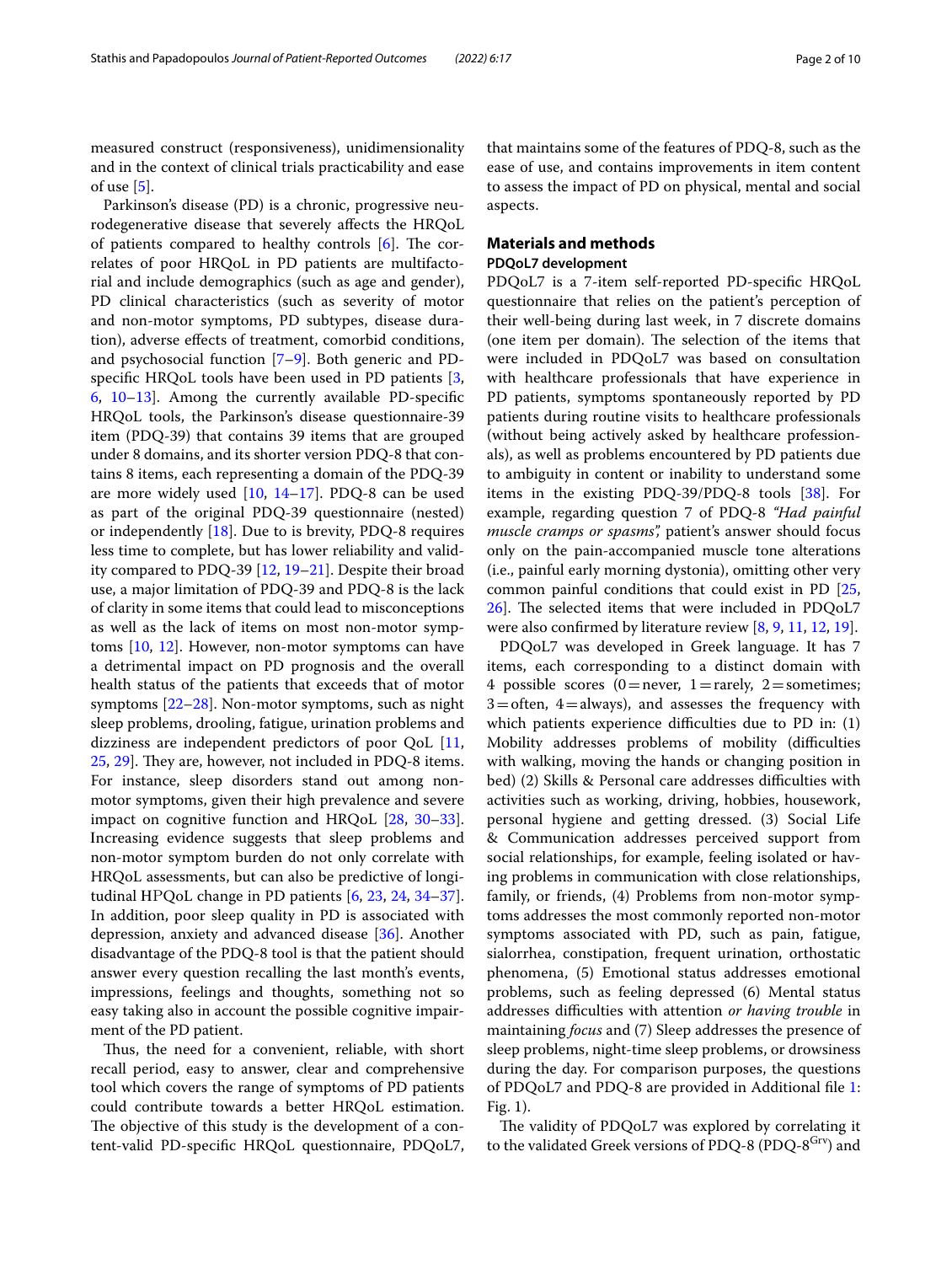EQ-5D-5L [\[21](#page-7-15), [39](#page-8-9)]. Lower scores for both PDQoL7 and PDQ-8 represented a higher HRQoL, whereas the opposite applies for EQ-5D-5L index score (range 0–1) with higher scores indicating higher health utility. PDQ-8 was chosen for comparison purposes because the number of items and time required for completion are comparable to PDQoL7.

## **Study subjects**

This study was conducted in the Outpatient Parkinson's Disease practice of Mediterraneo Hospital (Athens, Greece). The study received approval from the institution's scientifc committee and all patients provided informed consent. Sixty adult idiopathic PD patients, according to the criteria of the International Parkinson and Movement Disorder Society and the UK *Parkinson's Disease* Society Brain Bank that did not sufer from dementia or conditions that would interfere with the study's assessments were consecutively enrolled from June 2019 to December 2019. During a single visit, medical history and records were reviewed, the patients underwent clinical examination, and were instructed to complete PDQoL7, PDQ-8 and EQ-5D-5L QoL. All three questionnaires were completed on the same day within approximately 5 min each and were reviewed by the rater(s) for response clarity and completion. Other routine assessment tools that were completed were the MDS-UPDRS Greek official version, Part I: item 1.1 for cognitive impairment, and 1.3 for depressed mood; Part IV: items 4.1-4.4 (% off and disability due to off and % levodopa-induced dyskinesia-LID, and disability due to LID), and the non-motor questionnaire (NMSQuest) [\[13](#page-7-9), [40,](#page-8-10) [41\]](#page-8-11). The collected variables also included PD staging (modifed Hoehn and Yahr scale) and PD subtype (based on motor signs and PD onset) [\[42,](#page-8-12) [43](#page-8-13)]. Wearing-of and LID % scores were combined with weights based on the disability due to of-state and the disability due to LID, to create two indexes: Disability-Of and Disability-LID.

## **Statistical analysis**

Categorical variables were presented as absolute (N) and relative frequencies (%) and continuous variables are presented as mean values (standard deviation: SD) and/ or median values (Interquartile Range: IQR, expressed as the 25th–75th percentile of their distribution). Floor and ceiling effects were assessed by means of frequencies. Normality of the continuous characteristics' distribution was tested through the P-P plots and the Shapiro– Wilk test. The criterion validity (convergent validity) of PDQoL7, i.e., the extent to which it correlates with another tool that measures HRQoL in PD patients, was determined versus the Greek validated versions of the PD-specifc PDQ-8 and the generic HRQoL EQ-5D-5L using Spearman's correlation coefficient  $(r<sub>s</sub>)$  [\[21](#page-7-15), [39](#page-8-9)]. EQ-5D-5L QoL questionnaire has been validated in PD patients  $[44]$  $[44]$ . The EQ-5D-5L is a 5-item questionnaire that measures a related, but diferent construct to PDQoL7/PDQ-8 by evaluating mobility, self-care, daily activities, pain/discomfort, as well as anxiety/depression on a 5-level Likert scale (no problems, slight problems, moderate problems, severe problems and extreme problems, ranging from 1 to 5 points) [\[45\]](#page-8-15).

The internal consistency (reliability) and validity of PDQoL7 and PDQ-8 were assessed by Cronbach's α coefficient and inter-item correlations. Cronbach's α value>0.70 was used for group-level comparisons. For item-total correlation each item had to correlate with the total score with r>0.2 (Pearson's correlation). Cronbach's α in the range of 0.70–0.95 was considered as an adequate measure of internal consistency.

The assumption that underpins the summing of rating scale items into a total score is their unidimensionality, i.e., that the items represent a common underlying construct [\[5](#page-7-4), [14](#page-7-10)]. Exploratory Factor Analysis (EFA) using the extraction method of Principal Components was applied to identify the diferent components of both instruments ( $PDQoL7$ ,  $PDQ-8$ ). The specific methodology has been chosen, as it constitutes one of the standard and most widely used statistical methodologies for demonstrating the construct validity of QoL questionnaires [[46–](#page-8-16)[48\]](#page-8-17). To ensure suitability for conducting EFA, we used the Kaiser–Mayer–Olkin (KMO) test and the Bartlett's test of sphericity. The orthogonal rotation (Varimax method) was used to simplify the factors' structure and to enhance their interpretability. To determine the number of factors to be kept we used the criteria of eigenvalues>1.0 and the 'elbow' of the scree plot, in addition to the Monte Carlo Parallel analysis, which is an alternative technique that compares the scree plots of factors of the observed data with those of a random data matrix of the same size as the original  $[49-51]$  $[49-51]$ . For each factor, component loadings were interpreted using the following cut-offs (non-normal distributions):  $\geq$  0.5 relevant,  $\geq$  0.6 good, and  $\geq$  0.7 very good. It is noted that a sample size of at least 10 observations per item is usually required to obtain reliable high-quality factor analysis results and to avoid computational difficulties, yet as suggested in the literature, a sample size of  $N=50$  is considered to be a reasonable absolute minimum [[52,](#page-8-20) [53](#page-8-21)]. For a sample size of 50, a loading of 0.722 was considered signifcant. Moreover, the omega Hierarchical was also calculated for both scores (PDQoL7 and PDQ-8 scores) so as to estimate their precision in measuring one general/ overall construct.

In addition to the EFA, the hierarchical cluster analysis based on the Ward's linkage and the squared Euclidean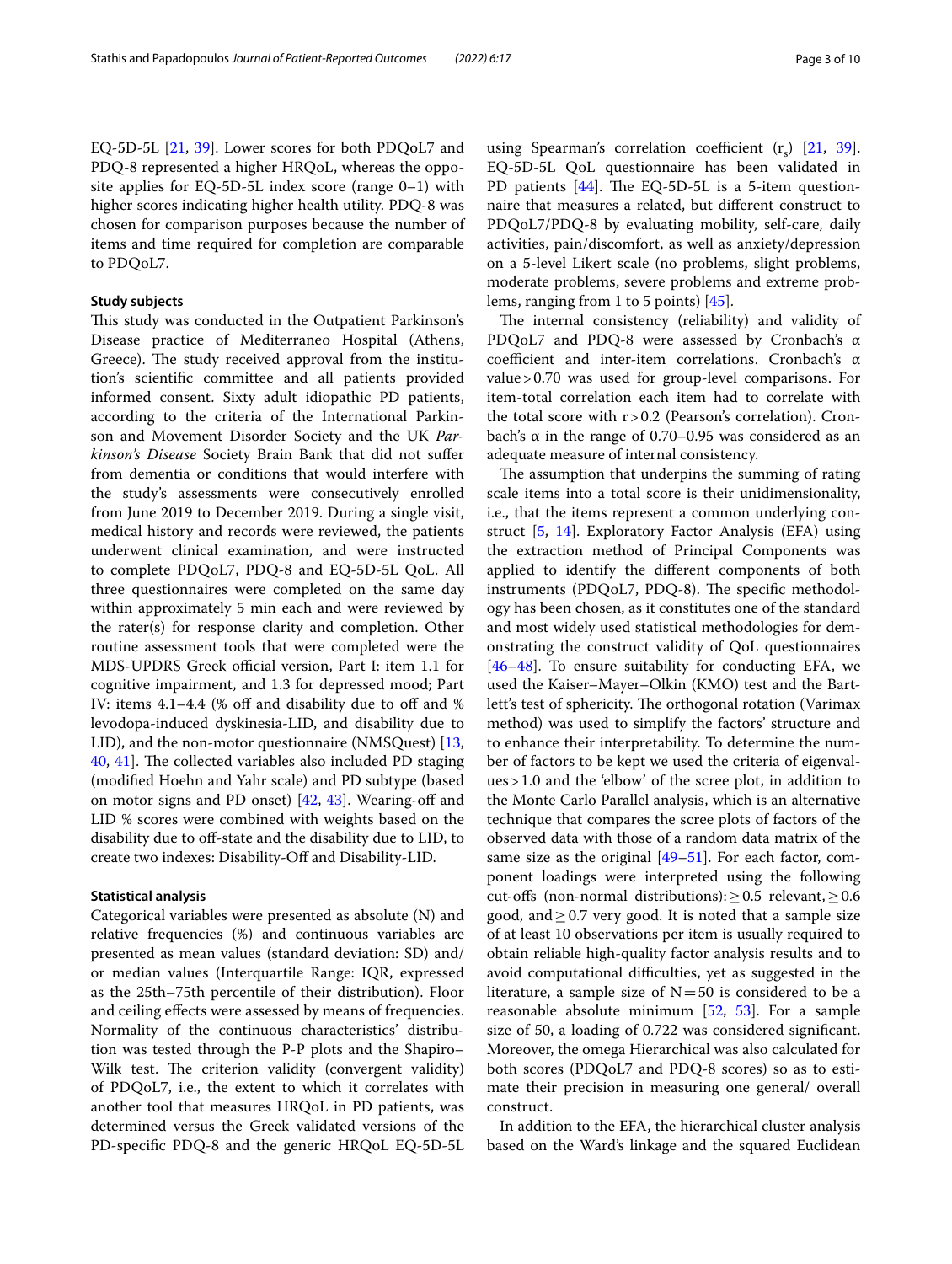distances was also applied, in order to identify the instruments' structure and to compare it with components provided by the EFA. Finally, univariable and multivariable linear regression analysis was performed to test the impact of various demographic and clinical characteristics of the patients on the PDQoL7 and PDQ-8 scores. Stepwise multiple regression analysis was used to determine the factors that best accounted for the variance in HRQoL scores.

## **Results**

#### **Demographics and clinical characteristics**

The basic demographic and clinical characteristics of the study patients are summarized in Additional fle [1](#page-7-22): Table 1. Patients of male:female ratio 55:45%, with mean age  $(\pm SD)$  64.52 $\pm$ 9.39 years were enrolled and were equally distributed between akinetic-rigid and tremordominant subtypes. Most of the patients were of stage 2–3 (modifed Hoehn and Yahr scale) in PD severity (73.4%), had normal cognition or up to mild cognitive impairment and were afected with 1–10 nonmotor symptoms (43.3%). Slight or up to moderate depressed mood was reported by 95% of the subjects.

Descriptive statistics of the scores for each item of PDQoL7 and PDQ8 are shown in Additional file [1](#page-7-22): Table 2. The mean  $(\pm SD)$  PDQoL7 and PDQ-8 scores were respectively  $14.58 \pm 5.55$  and  $11.82 \pm 6.04$ . There were no missing data. Furthermore, there was no evidence of floor or ceiling effects with only 3.3% and 1.7% of the study patients scoring the lowest value in PDQoL7 (score 4) and PDQ-8 (score 0) respectively, while 1.7% of the patients scored the maximum in either instrument [PDQoL7 (score=24), PDQ-8 (score=23)].

#### **Correlation between PDQoL7, PDQ‑8 and EQ‑5D‑5L**

PDQoL7 and PDQ-8 were strongly correlated (Spearman's correlation r=0.833, *P*<0.001). Either tool correlated strongly with PD duration since diagnosis, PD severity, NMSQuest score and MDS-UPDRS-assessed cognitive impairment, disability-Of index, and depressed mood (Table [1](#page-3-0)). In addition, both scores were significantly and negatively associated with the EQ-5D-5L index score, while it should also be noted that the correlation between the PDQoL7 and the EQ-5D-5L index score (r<sub>s</sub>=− 0.852; 95% CI=[− 0.909, − 0.794]) was significantly stronger ( $p < 0.001$ ), when compared to the one between the PDQ-8 and the EQ-5D-5L index score  $(rs=- 0.789; 95\% CI=[- 0.842, - 0.669]$ .

Both for PDQoL7 and PDQ-8, no redundant items (with inter-item correlation coefficients greater than 0.80) were identifed (Table [2](#page-4-0)). PDQoL7 and PDQ-8 also had adequate internal consistency (PDQoL7 total Cronbach's α: 0.804; intraclass correlation coefficient, 95% <span id="page-3-0"></span>**Table 1** Spearman's correlation between PDQoL7/PDQ-8 questionnaire scores and demographic/clinical variables

| Demographic/clinical parameters | <b>Spearman's Correlation</b><br>coefficients |            |  |  |
|---------------------------------|-----------------------------------------------|------------|--|--|
|                                 | PDQoL7                                        | PDQ-8      |  |  |
| Age                             | 0.170                                         | 0.204      |  |  |
| Number of years since diagnosis | $0.528**$                                     | $0.539**$  |  |  |
| Modified Hoehn & Yahr stage     | $0.561**$                                     | $0.552**$  |  |  |
| PD subtype                      | $-0.034$                                      | 0.023      |  |  |
| Motor signs                     | 0.018                                         | $-0.052$   |  |  |
| Onset                           | $-0.145$                                      | $-0.098$   |  |  |
| Cognitive impairment            | $0.575**$                                     | $0.570**$  |  |  |
| Disability-Off index            | $0.682**$                                     | $0.669**$  |  |  |
| Disability-LID index            | $0.278*$                                      | $0.334**$  |  |  |
| Non-motor questionnaire         | $0.681**$                                     | $0.540**$  |  |  |
| Depressed mood                  | $0.650**$                                     | $0.593**$  |  |  |
| EQ-5D-5L index score            | $-0.852**$                                    | $-0.789**$ |  |  |

Strong correlations ( $\geq$  0.50) are indicated in bold

\**P*<0.05; \*\**P*<0.01

CI: 0.716–0.872 and PDQ-8 total Cronbach's α: 0.799; intraclass correlation coefficient, 95% CI: 0.711-0.868). The internal consistency for either of the two questionnaires was not afected by item deletion and the reliability analysis (positive item to total correlations in the range of 0.29–0.63) was satisfactory.

The degree of agreement (concordance) in responders' assessments was low both for PDQoL7 and PDQ-8 (PDQoL7: Kendall's Coefficient of Concordance W=0.192, *P*<0.001 and for PDQ-8 W=0.088, *P*<0.001).

## **Principal component factor analysis/hierarchical cluster analysis**

The PDQoL7 items seemed to be related and therefore suitable for structure detection via factor analysis (Bartlett's test of sphericity  $\chi^2$  = 136.4, *P* < 0.001). Similar results were obtained for PDQ-8 ( $\chi^2$  = 162.1, *P* < 0.001). Three components had eigenvalues greater than 1 accounting collectively for almost 76% of the variance in the PDQoL7 scores (Additional fle [1](#page-7-22): Table 3). For PDQoL7, component 1 included "Mobility" and "Skills & Personal-care", component 2 "Social life & Communication" and "Emotional status" and component 3 "Cognition & Sleep". The omega hierarchical of PDQoL7 was 0.58, while the omega total was 0.88.

For PDQ-8, 2 components accounted for almost 60% of the variance (Additional fle [1](#page-7-22): Table 4). Component 1 included the items "Mobility", "Activities of daily living", "Cognitions", and "Bodily discomfort", and component 2 the items "Social support", "Communication", and "Stigma". The item "Emotional well-being" moderately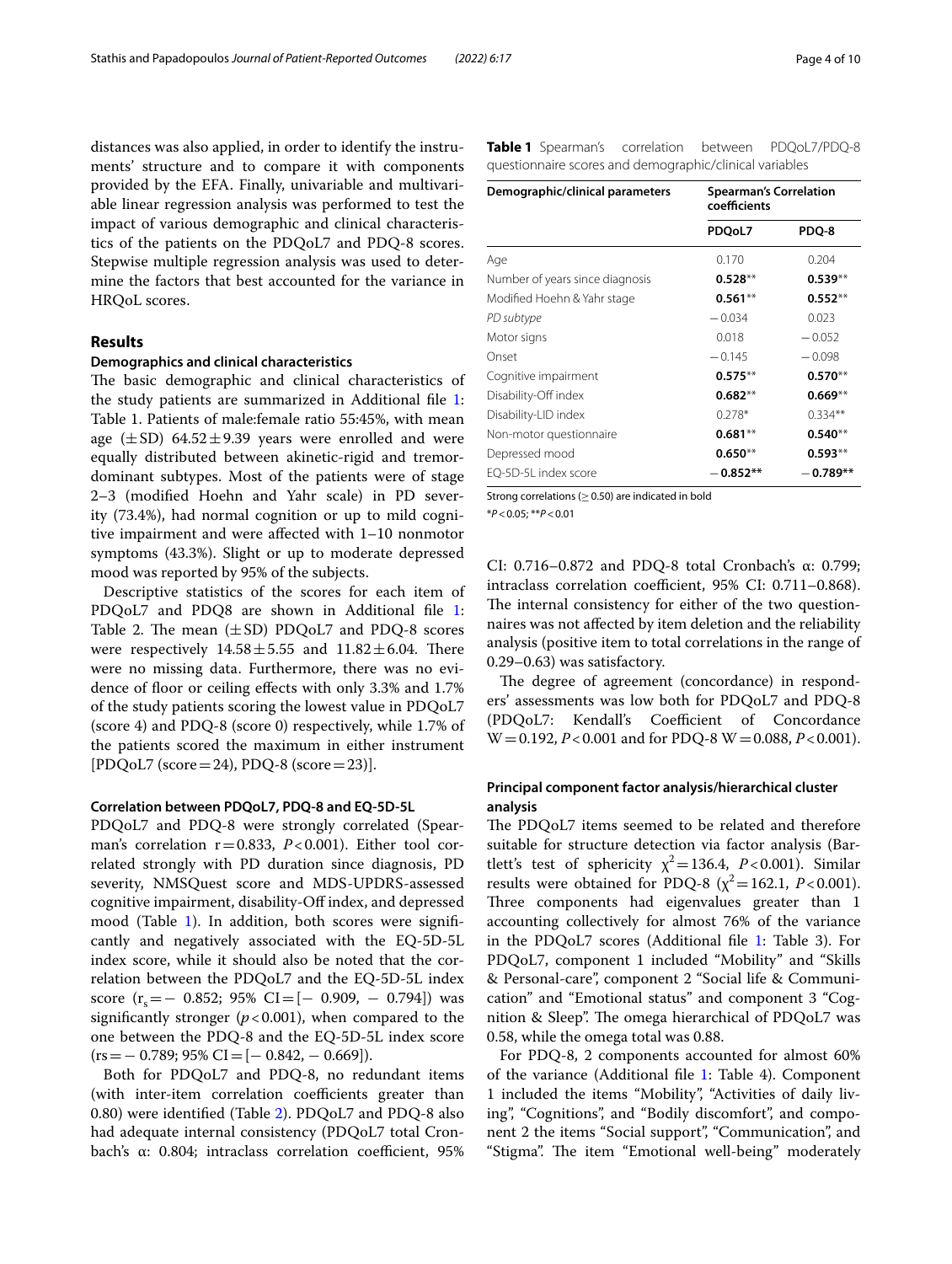| <b>PDOoL7</b> items |                         | Inter-item correlations |                      |                      |                      |                          |                          |                          | Item-total  | Cronbach's a if |
|---------------------|-------------------------|-------------------------|----------------------|----------------------|----------------------|--------------------------|--------------------------|--------------------------|-------------|-----------------|
|                     | Item 1                  | Item 2                  |                      | Item 3               | Item 4               | Item 5                   | Item 6                   | Item 7                   | correlation | item deleted    |
| PDQoL7              |                         |                         |                      |                      |                      |                          |                          |                          |             |                 |
| Item 1              |                         | $0.748$ **              |                      | $0.281$ *            | $0.530**$            | $0.324$ <sup>*</sup>     | $0.345***$               | 0.163                    | 0.604       | 0.767           |
| Item 2              | $0.748***$              | $-$                     |                      | $0.289*$             | $0.467**$            | $0.284*$                 | $0.480**$                | $0.310^{*}$              | 0.634       | 0.760           |
| Item 3              | $0.281$ *               | $0.289*$                |                      |                      | $0.452$ **           | $0.544***$               | $0.433***$               | 0.086                    | 0.511       | 0.784           |
| Item 4              | $0.530**$               | $0.467**$               |                      | $0.452***$           | $\equiv$             | $0.483***$               | $0.402$ **               | 0.072                    | 0.607       | 0.767           |
| Item 5              | $0.324$ *               | $0.284$ <sup>*</sup>    |                      | $0.544***$           | $0.483***$           | $=$                      | $0.353*$                 | $0.299$ <sup>*</sup>     | 0.552       | 0.776           |
| Item 6              | $0.345***$              | $0.480**$               |                      | $0.433***$           | $0.402$ **           | $0.353*$                 | $\overline{\phantom{0}}$ | 0.279                    | 0.563       | 0.774           |
| Item 7              | 0.163                   | $0.310^{*}$             | 0.086                |                      | 0.072                | $0.299$ <sup>*</sup>     | 0.279                    | $\overline{\phantom{a}}$ | 0.285       | 0.815           |
| PDQ-8 items         | Inter-item correlations |                         |                      |                      |                      |                          | Item-total               | Cronbach's a if          |             |                 |
|                     | Item 1                  | Item 2                  | Item 3               | ltem 4               | Item 5               | Item 6                   | Item 7                   | Item 8                   | correlation | item deleted    |
| PDQ-8               |                         |                         |                      |                      |                      |                          |                          |                          |             |                 |
| Item 1              |                         | $0.716**$               | $0.452$ **           | $0.272$ <sup>*</sup> | $0.489**$            | $0.333$ <sup>*</sup>     | 0.243                    | $0.381$ **               | 0.669       | 0.748           |
| Item 2              | $0.716***$              | $\equiv$                | $0.406***$           | $0.297*$             | $0.514***$           | 0.225                    | $0.375***$               | $0.449$ **               | 0.702       | 0.742           |
| Item 3              | $0.452***$              | $0.406***$              |                      | $0.499***$           | $0.364$ **           | 0.165                    | 0.176                    | $0.284*$                 | 0.521       | 0.774           |
| Item 4              | $0.272$ <sup>*</sup>    | $0.297$ *               | $0.499^{**}$         | $\sim$               | 0.202                | $0.566$ **               | $-0.075$                 | $0.397**$                | 0.455       | 0.784           |
| Item 5              | $0.489$ **              | $0.514$ <sup>**</sup>   | $0.364$ **           | 0.202                |                      | $0.336$ **               | $0.282$ <sup>*</sup>     | 0.265                    | 0.553       | 0.770           |
| Item 6              | $0.333*$                | 0.225                   | 0.165                | $0.566$ **           | $0.336**$            | $\overline{\phantom{0}}$ | 0.047                    | $0.456$ **               | 0.451       | 0.785           |
| Item 7              | 0.243                   | $0.375***$              | 0.176                | $-0.075$             | $0.282$ <sup>*</sup> | 0.047                    |                          | $-0.003$                 | 0.235       | 0.815           |
| Item 8              | $0.381$ **              | $0.449***$              | $0.284$ <sup>*</sup> | $0.397$ **           | $0.265$ <sup>*</sup> | $0.456$ **               | $-0.003$                 | $\qquad \qquad -$        | 0.483       | 0.780           |

<span id="page-4-0"></span>**Table 2** Results for reliability analysis for PDQoL7 and PDQ-8

*\*P*<0.05; \*\**P*<0.01

correlated with both components. The omega hierarchical of PDQ-8 tool was 0.51, while the omega total was 0.87.

Hierarchical cluster analysis identifed three clusters for PDQoL7 and two clusters for PDQ-8 (Additional fle [1](#page-7-22): Table 5).

## **Regression analysis**

Univariate regression models demonstrated that the factors which signifcantly afected the PDQoL7 score were the number of years since diagnosis, PD severity, cognitive impairment, Disability-Of and Disability-LID indices, NMSQuest score, and depressed mood (*P*<0.05) (Additional file  $1$ : Table 6). The aforementioned factors also afected PDQ-8. Increases in PD severity or NMQuest score or depressed mood were associated with comparable increase in PDQoL7 or PDQ-8 scores (a change by 1 in these factors would increase PDQoL7 score by 4.22, 4.83 and 4.33 respectively).

The statistically significant factors that had an impact on the PDQoL7 or PDQ-8 scores are shown in Table [3](#page-4-1). The proposed models accounted for 61.2% of the variance in the PDQoL7 score with a good ft for the data (ANOVA F-test: 32.08,<0.001) and 53.6% of the variance

<span id="page-4-1"></span>

|  |  |  |  |  |  | Table 3 Stepwise multiple regression analysis for PDQoL7 and PDQ-8 scores |  |
|--|--|--|--|--|--|---------------------------------------------------------------------------|--|
|--|--|--|--|--|--|---------------------------------------------------------------------------|--|

| <b>Clinical features</b>      | Estimate (95% CI) | <b>Standard error</b> | P-value | Adjusted $R^2$ |  |  |  |  |
|-------------------------------|-------------------|-----------------------|---------|----------------|--|--|--|--|
| PDQoL7                        |                   |                       |         |                |  |  |  |  |
| Disability-Off index          | 0.15(0.07, 0.23)  | 0.04                  | 0.001   | 0.612          |  |  |  |  |
| Disability-LID index          | 0.11(0.02, 0.21)  | 0.05                  | 0.024   |                |  |  |  |  |
| Non-motor questionnaire score | 3.38 (1.98, 4.79) | 0.70                  | < 0.001 |                |  |  |  |  |
| PDQ-8                         |                   |                       |         |                |  |  |  |  |
| Disability-Off index          | 0.18(0.09, 0.27)  | 0.05                  | < 0.001 | 0.536          |  |  |  |  |
| Disability-LID index          | 0.15(0.03, 0.27)  | 0.06                  | 0.012   |                |  |  |  |  |
| Cognitive impairment          | 2.30 (0.85, 3.75) | 0.72                  | 0.002   |                |  |  |  |  |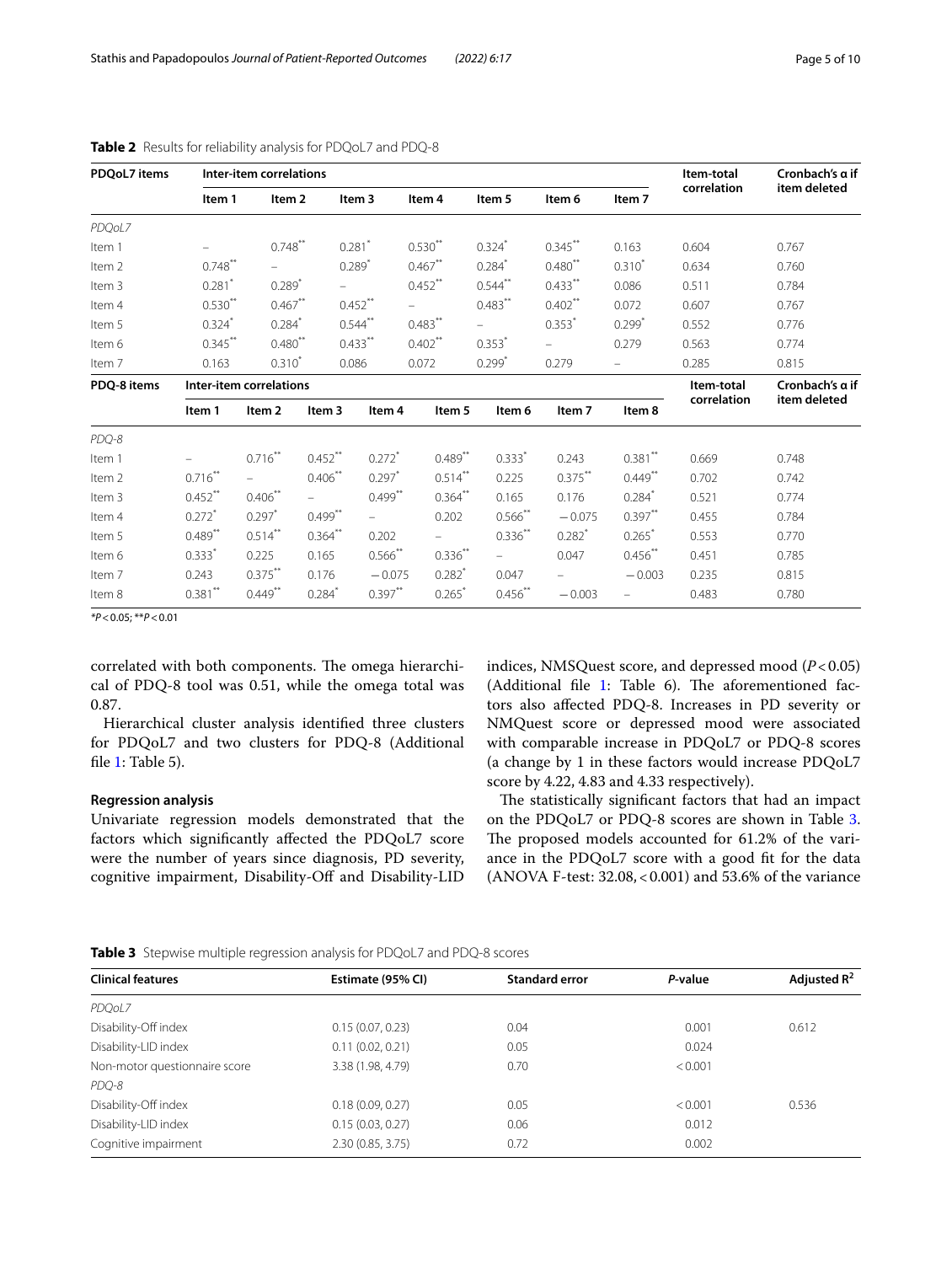in the PDQ-8 score with a good ft for the data (ANOVA F-test: 23.75, *P*<0.001).

### **Discussion**

This study describes the development of the PDQoL7 questionnaire for the assessment of the impact of PD on the HRQoL. This short easy to complete tool was developed mainly to cover limitations in the content of the existing PDQ-8. The validity, reliability and the overall properties of PDQoL7 were determined in accordance with scientifc best practices and corresponding quality criteria by combining the gaps in existing widely used HRQoL tools for PD patients with fndings from the literature review, expert clinician advice, and patient interviews [\[38,](#page-8-7) [54,](#page-8-22) [55](#page-8-23)]. Consequently, PDQoL7 was compared with the validated Greek versions of PDQ-8 and EQ-5D-5L for criterion validity purposes.

The current study demonstrated that PDQoL7 is an acceptable construct for the determination of HRQoL in PD patients with content validity, convergent validity, internal consistency reliability and non-redundant items that refect the efect of PD on various aspects of patients' life.

At frst, participants' demographic and clinical characteristics were in agreement with epidemiological data on PD, revealing that the sample was representative of the PD population [[16](#page-7-23), [40](#page-8-10), [56–](#page-8-24)[59\]](#page-8-25). Moreover, although there was a strong correlation both between the PDQoL7 and PDQ-8 summary indices and within each of these tools with the same demographic and clinical parameters, greater variance was accounted for by PDQoL7 compared to PDQ-8. The parameters that contributed to variance in PDQoL7, namely wearing-of, LID and nonmotor symptoms are strong predictors of PD progression that contribute to variance in HRQoL assessments in other studies as well [\[8](#page-7-21), [60–](#page-8-26)[69](#page-8-27)]. Τhere was no evidence of floor or ceiling effects for PDQoL7. The item to total correlations (range of 0.29–0.63) of PDQoL7 were also satisfactory. The degree to which repeated measurements in the same patients resulted in similar answers is usually investigated in HRQoL tools at 1–2 week intervals and was not investigated in the current study due to the 1-week recall period of PDQoL7 [[54](#page-8-22)].

In addition, based on Cronbach's a value, PDQoL7 had potentially greater internal consistency and reliability than PDQ-8. The expected strong negative correlation between the EQ-5D-5L index and PDQ-8 scores that has been reported in literature  $(r_s: -0.60 \text{ up to } -0.78)$  was observed between EQ-5D-5L and PDQoL7 scores as well [[44\]](#page-8-14). The negative correlation is expected, as  $PDQoL7/$ PDQ-8 and EQ-5D-5L scores run in opposite directions. Nevertheless, the stronger negative correlation between EQ-5D-5L and PDQoL7 index scores compared to EQ-5D-5L and PDQ-8 indicates that PDQoL7 is potentially more comprehensive than PDQ-8.

The validity of grouping the items of PDQ-39 and its 8-item short form (PDQ-8) in 8 domains and the initially proposed unidimensionality of PDQ-39 have been questioned  $[70, 71]$  $[70, 71]$  $[70, 71]$  $[70, 71]$  $[70, 71]$ . The available evidence suggests, though not confrming, that PDQ-39 may be multidimensional with 3 HRQoL domains, namely physical-functioning, cognition, and socioemotional [[11,](#page-7-17) [14–](#page-7-10)[16,](#page-7-23) [70,](#page-8-28) [72](#page-8-30)]. PDQoL7 was also found to be multidimensional with 3 domains. Based on the PDQoL7 items that cluster on the same components, we may suggest that component 1 ("Mobility" and "Skills & Personal-care") represents physical functioning, component 2 ("Social life/Communication" and "Emotional status) represents socioemotional status and component 3 ("Cognition/Sleep") represents cognition, bearing in mind the correlation between sleep dysregulation and cognitive decline  $[32, 37, 63, 73]$  $[32, 37, 63, 73]$  $[32, 37, 63, 73]$  $[32, 37, 63, 73]$  $[32, 37, 63, 73]$  $[32, 37, 63, 73]$  $[32, 37, 63, 73]$  $[32, 37, 63, 73]$ . The clustering of sleep domain or sleep disturbances under the cognition domain has been demonstrated in other studies, too  $[30, 63]$  $[30, 63]$  $[30, 63]$  $[30, 63]$ . In the study by Kim et al.  $(2014)$ that investigated inter-relationships between non-motor symptoms (assessed via the Non-Motor Symptoms Scale), two types of non-motor symptom clusters were identifed, with sleep/fatigue clustering together with mood, attention/memory, urinary and miscellaneous symptoms (cluster 1), whereas the other cluster included perceptual problems, gastrointestinal issues, and cardiovascular symptoms (cluster 2). Although the threedimensional structure of PDQoL7 warrants confrmation on a larger sample of patients, nevertheless, it mirrors the suggested three-dimensional structure of PDQ-39, which is more comprehensive than PDQ-8, but also an extensive and time consuming tool [[7,](#page-7-6) [9,](#page-7-7) [70](#page-8-28), [74](#page-8-34)]. Moreover, compared to the two-dimensional structure of PDQ-8, the proposed three-dimensional structure of PDQoL7 complies with the International Classifcation of Functioning, Disability and Health by WHO that identifes the components of health that are impacted by diseases or other health conditions and is important for healthcare decision-making purposes [[7,](#page-7-6) [75\]](#page-9-0). Additionally, the three-dimensional structure of PDQoL7 accounted for greater variance that the corresponding two-dimensional structure of PDQ-8. Although reliability, which can be defned as the homogeneity in a measurement, is distinct from validity, which is associated with the accuracy of a measurement, reliability is a prerequisite for validity [[76](#page-9-1), [77\]](#page-9-2). Due to the multidimensional structure of PDQoL7, omega coefficient was also determined, because it is considered more reliable than Cronbach  $\alpha$  coefficient for non-unidimensional tools [[76,](#page-9-1) [78–](#page-9-3)[81](#page-9-4)]. Omega hierarchical analysis confrmed that PDQoL7 was at least comparable to and slightly more reliable than PDQ-8. Though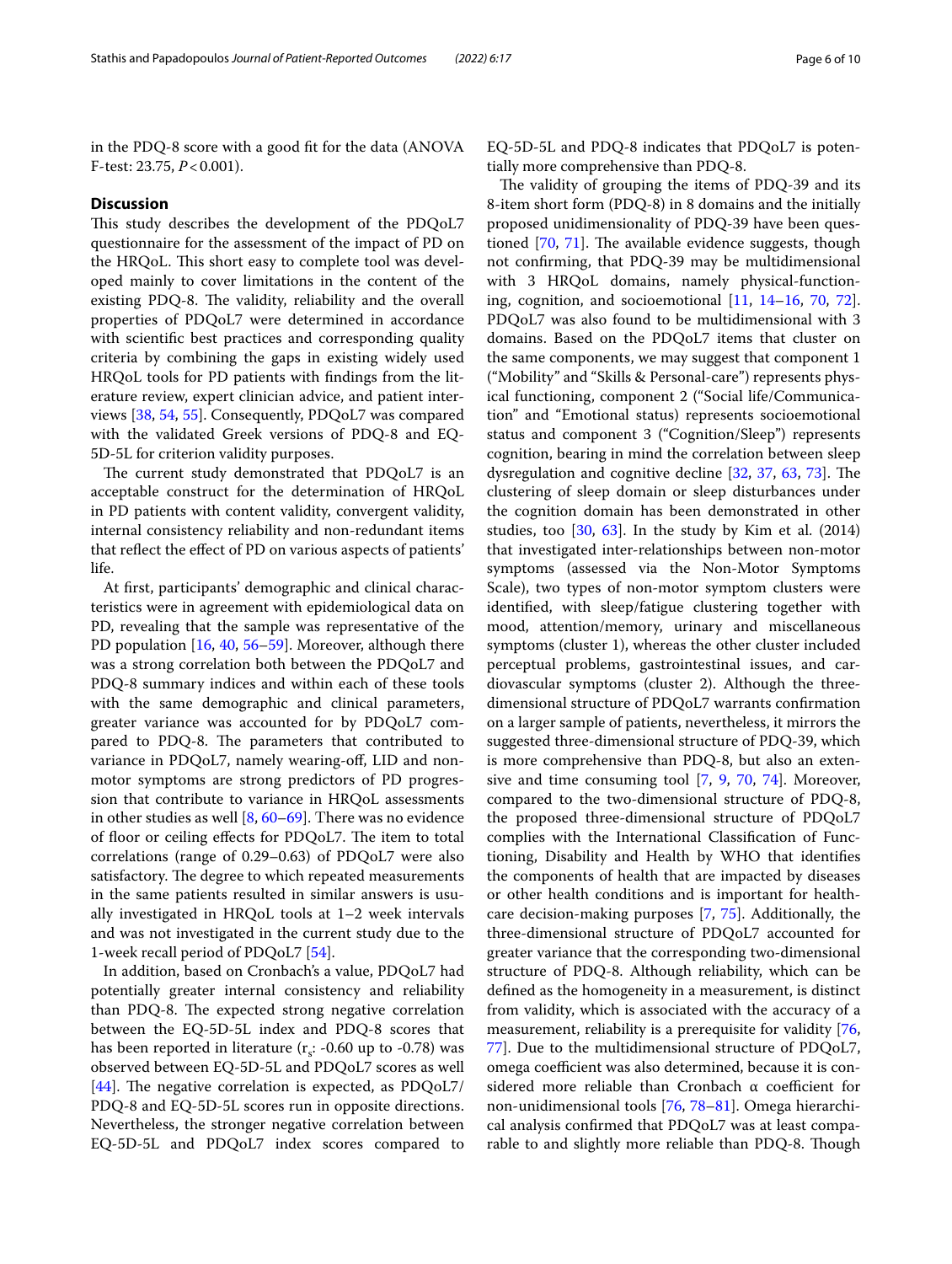there is no universally accepted guideline for acceptable or adequate levels of omega reliability for clinical decision making, omega total coefficients should meet the same standards as  $\alpha$  coefficients, with high omega total values indicating highly reliable multidimensional constructs  $[81]$  $[81]$ . Similarly, omega hierarchical coefficients should exceed 0.50 at a minimum  $[81]$  $[81]$ . Due to the lack of published evidence on the dimensionality of PDQ-8, omega coefficients have not been calculated for PDQ-8. Overall, the high omega total value as well as the omega hierarchical>0.5 for PDQoL7 add further evidence to PDQoL7 as a reliable three-dimensional structure tool.

The study has some limitations that have to be acknowledged to logically evaluate the results. The small sample size is a limitation that may also interfere with the reliability of structure detection. Nevertheless, the purpose of this study was to provide preliminary evidence on the comparative value of PDQoL7 versus PDQ-8. The crosssectional design is another limitation as PD is a chronic disease and test–retest reliability was not determined. The responsiveness of PDQoL7 in longitudinal studies, the determination of meaningful change threshold and its evaluation on larger cohorts of PD patients across wider geographical regions will be investigated in subsequent studies. However, the consecutive patient enrollment of unselected patients that allowed for the inclusion of PD patients with various clinical and demographic characteristics recruited from a community-based sample reduces the potential for selection bias and may contribute to the low concordance in patients' assessments and is one of the strengths of the current study. HRQoL assessments are subjective and refect the demographic and clinical characteristics of the patients under study as well as their health state at the time of the assessments. The assessments and questionnaires were administered to all subjects concurrently under the same conditions and were, therefore, normalized for the patients' health state and perception of health state at the time. Besides, PD is a heterogeneous disease both in terms of symptoms and progression, thus, the heterogeneity in the patients' clinical characteristics is anticipated [\[82](#page-9-5)].

Nevertheless, a strength of our study is that the questionnaires PDQ-8 and EQ-5D-5L have been validated both in PD patients and in Greek language. Furthermore, the current study confrmed existing published data on PDQ-8 [[12,](#page-7-13) [16,](#page-7-23) [18,](#page-7-12) [20](#page-7-24), [21](#page-7-15), [72](#page-8-30), [83](#page-9-6)[–85\]](#page-9-7), thus adding to the credibility of the results for PDQoL7. Additionally, the conduct of the study by trained neurologists specialized in movement disorders encompasses an ascertainment of a high level of accuracy in the recognition and evaluation of the diferent clinical symptoms and signs of the disease. The current results confirmed existing published evidence on PDQ-8, thus, adding further evidence on the validity of the results on PDQoL7. In addition to addressing the gaps of PDQ-8 in non-motor symptom burden, an advantage of PDQoL7 compared to PDQ-8 is its short recall period of 1 week. Recall bias (or memory bias) is the extent to which memory impairment can afect the assessment of a target construct, namely HRQoL, as PD patients sufer from mild cognitive impairment even before PD is diagnosed [[86](#page-9-8), [87\]](#page-9-9). Since the ability to accurately remember and report HRQoL afects the reliability and validity of the corresponding instruments and the conclusions that can be drawn, the 1-month recall period of PDQ-8 (or PDQ-39) compared to the 1-week recall period of PDQoL7 increases the potential for patient recall bias. Although the optimal recall period for HRQoL assessments has not been determined and should refect a balance between minimizing recall bias and maximizing the generalizability of the conclusions [[88,](#page-9-10) [89](#page-9-11)], PDQoL7 may be better suited for HRQoL assessments in PD patients [\[10,](#page-7-8) [86](#page-9-8), [90\]](#page-9-12).

#### **Conclusion**

This study demonstrates that PDQoL7 is an adequate and easy to use construct-valid tool for the determination of HRQoL in PD patients. PDQoL7 has higher convergent validity and internal consistency (based on Cronbach's  $\alpha$  and omega coefficient) and is more comprehensive compared to PDQ-8 based on its higher correlation with EQ-5D-5L index score. Another advantage of PDQoL7 is the coverage of a broader range of symptoms that impact on quality of life, at any stage of PD, than PDQ-8. Furthermore, the 3-dimensional structure of PDQoL7 is in line with the International Classifcation of Functioning, Disability and Health and resembles that of the more extensive and time-consuming PDQ-39. PDQoL7 has no floor/ceiling effects. Although the same factors contribute to variance in PDQ-8 and PDQoL7, nevertheless, greater variance is accounted for by PDQoL7. Additionally, PDQoL7 assessments are less prone to bias in assess-ments by memory deficits due its short recall period [[86](#page-9-8), [90\]](#page-9-12). These data warrant investigation in a larger sample of patients and suggest that PDQoL7 could be used to substitute PDQ-8 in HRQoL assessments in PD patients. PDQoL7 may be preferred in settings where a short, comprehensive and reliable HRQoL construct is required that can be regularly used for the objective assessment of motor and non-motor symptom burden across PD patients with various clinical characteristics.

#### **Abbreviations**

AR: Akinetic-rigid; EQ-5D-5L: 5-Level EQ-5D; HR: Health-related; HRQoL: Healthrelated quality of life; MDS-UPDRS: Movement Disorder Society Unifed Parkinson's Disease Rating Scale; LID: Levodopa-induced dyskinesia; NMSQuest: Non-motor symptoms questionnaire; NMSS: Non-motor symptoms scale; PD: Parkinson's disease; PDQ-8: Parkinson's disease questionnaire-8 item version;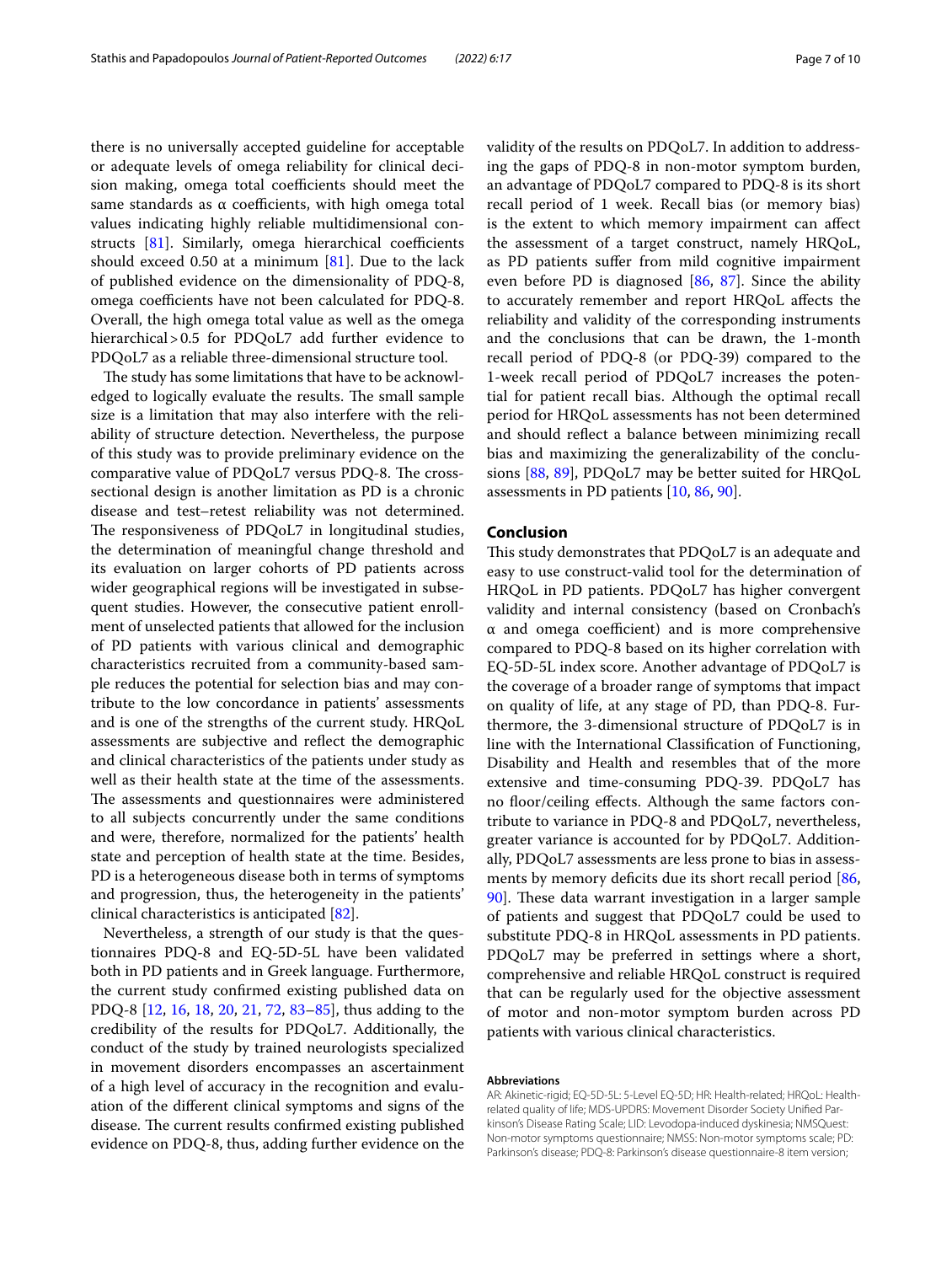PDQ-8<sup>GrV</sup>: Parkinson's disease questionnaire-8 item Greek validated version; PDQ-39: Parkinson's disease questionnaire-39 item version; PDQL: Parkinson's disease quality of life questionnaire; PIMS: Parkinson's impact scale; PLQ: Parkinson LebensQualität questionnaire; QoL: Quality of life; r.: Spearman's correlation; TD: Tremor-dominant.

## **Supplementary Information**

The online version contains supplementary material available at [https://doi.](https://doi.org/10.1186/s41687-022-00427-0) [org/10.1186/s41687-022-00427-0](https://doi.org/10.1186/s41687-022-00427-0).

<span id="page-7-22"></span>**Additional fle 1**. Supplementary material that includes Figure 1 and Tables 1-6 can be found in the respective fle submitted via the Manuscript Tracking System.

#### **Acknowledgements**

Excelya Greece is acknowledged for medical writing support.

#### **Authors' contributions**

PS was responsible for the development of PDQoL7 questionnaire, overall study (conception, organization and execution) as well as review and critique of the statistical analysis and preparation of manuscript. GP provided clinical assistance. Both authors read and approved the fnal manuscript.

#### **Authors' information**

**Pantelis Stathis** MD, PhD Head of the Department of Neurology of Mediterraneo Hospital, Athens, Scientifc Director of Cerebral Palsy, Greece. Past member of the executive committee of the Movement Disorders Branch of the Hellenic Neurological Society. PhD from Lab of Experimental Pharmacology Medical School National and Kapodistrian University of Athens. Resident in Neurology at the Medical School of the National Kapodistrian University of Athens, at the Aeginition Hospital. Medical studies at the Medical School of the Aristotle University of Thessaloniki.

**Georgios Papadopoulos** MD - Consultant Neurologist. Medical School, Democritus University of Thrace, MD, 2002. Resident in Neurology Eginition Hospital, Athens November 2011 - February 2016. Medical Specialty Lisence in Neurology 2016. Consultant Neurologist Eginition Hospital, Athens March 2016 - April 2017. Consultant Neurologist Mediterraneo Hospital, Since May 2017.

**Funding**

# Not applicable.

#### **Availability of data materials**

The datasets used and/or analysed during the current study are available from the corresponding author on reasonable request.

## **Declarations**

#### **Ethics approval and consent to participate**

The study received approval from the Mediterraneo's Hospital scientifc committee and all patients provided informed consent.

#### **Consent for publication**

Not applicable.

#### **Competing interests**

The authors declare that they have no competing interests.

Received: 28 October 2021 Accepted: 24 February 2022

#### **References**

<span id="page-7-0"></span>1. Karimi M, Brazier J (2016) Health, health-related quality of life, and quality of life: what is the diference? Pharmacoeconomics 34(7):645–649

- <span id="page-7-1"></span>2. Healthy People (2020) R. Healthy People 2020 Framework. The Vision, Mission, and Goals of Healthy People 2020. Overarching Goals. [Web] 2020 23 Jun 2021 [cited 2021 22 Jul]
- <span id="page-7-2"></span>3. Martinez-Martin P, Jeukens-Visser M, Lyons KE et al (2011) Health-related quality-of-life scales in Parkinson's disease: critique and recommendations. Mov Disord 26(13):2371–2380
- <span id="page-7-3"></span>4. Welsh MD (2001) Measurement of quality of life in neurodegenerative disorders. Curr Neurol Neurosci Rep 1(4):346–349
- <span id="page-7-4"></span>5. Doward LC, Meads DM, Thorsen H (2004) Requirements for quality of life instruments in clinical research. Value Health 7(Suppl 1):S13–S16
- <span id="page-7-5"></span>6. Zhao N, Yang Y, Zhang L et al (2021) Quality of life in Parkinson's disease: a systematic review and meta-analysis of comparative studies. CNS Neurosci Ther 27(3):270–279
- <span id="page-7-6"></span>7. van Uem JMT, Marinus J, Canning C et al (2016) Health-related quality of life in patients with parkinson's disease—a systematic review based on the ICF model. Neurosci Biobehav Rev 61:26–34
- <span id="page-7-21"></span>8. Soh S-E, Morris ME, McGinley JL (2011) Determinants of health-related quality of life in Parkinson's disease: a systematic review. Parkinsonism Relat Disord 17(1):1–9
- <span id="page-7-7"></span>9. Martinez-Martin P (2017) What is quality of life and how do we measure it? Relevance to Parkinson's disease and movement disorders. Mov Disord 32(3):382–392
- <span id="page-7-8"></span>10. Marinus J, Ramaker C, van Hilten JJ et al (2002) Health related quality of life in Parkinson's disease: a systematic review of disease specifc instruments. J Neurol Neurosurg Psychiatry 72(2):241
- <span id="page-7-17"></span>11. Martínez-Martín P, Rodríguez-Blázquez C, Forjaz MJ et al (2014) Relationship between the MDS-UPDRS domains and the health-related quality of life of Parkinson's disease patients. Eur J Neurol 21(3):519–524
- <span id="page-7-13"></span>12. Martinez-Martin P, Rodriguez-Blazquez C, Forjaz MJ et al (2014) Quality of life scales. In: Martinez-Martin P et al (eds) Guide to assessment scales in Parkinson's disease. Springer, Tarporley, pp 91–102
- <span id="page-7-9"></span>13. Opara JA, Brola W, Leonardi M et al (2012) Quality of life in Parkinson's disease. J Med Life 5(4):375–381
- <span id="page-7-10"></span>14. Hagell P, Nilsson M (2009) The 39-item Parkinson's Disease Questionnaire (PDQ-39): is it a unidimensional construct? Ther Adv Neurol Disord 2:205–214
- 15. Hagell P, Nygren C (2007) The 39 item Parkinson's Disease Questionnaire (PDQ-39) revisited: implications for evidence based medicine. J Neurol Neurosurg Psychiatry 78(11):1191–1198
- <span id="page-7-23"></span>16. Jenkinson C, Fitzpatrick R (2007) Cross-cultural evaluation of the short form 8-item Parkinson's Disease Questionnaire (PDQ-8): results from America, Canada, Japan, Italy and Spain. Parkinsonism Relat Disord 13(1):22–28
- <span id="page-7-11"></span>17. Jenkinson C, Fitzpatrick R, Peto V et al (1997) The PDQ-8: Development and validation of a short-form Parkinson's Disease Questionnaire. Psychol Health 12(6):805–814
- <span id="page-7-12"></span>18. Franchignoni F, Giordano A, Ferriero G (2008) Rasch analysis of the short form 8-item Parkinson's Disease Questionnaire (PDQ-8). Qual Life Res 17(4):541–548
- <span id="page-7-14"></span>19. Martinez-Martin P, Benito-Leon J, Alonso F et al (2004) Health-related quality of life evaluation by proxy in Parkinson's disease: approach using PDQ-8 and EuroQoL-5D. Mov Disord 19(3):312–318
- <span id="page-7-24"></span>20. Huang TT, Hsu HY, Wang BH et al (2011) Quality of life in Parkinson's disease patients: validation of the short-form eight-item Parkinson's Disease Questionnaire (PDQ-8) in Taiwan. Qual Life Res 20(4):499–505
- <span id="page-7-15"></span>21. Katsarou Z, Bostantjopoulou S, Peto V et al (2004) Assessing quality of life in Parkinson's disease: can a short-form questionnaire be useful? Mov Disord 19(3):308–312
- <span id="page-7-16"></span>22. Zis P, Martinez-Martin P, Sauerbier A et al (2015) Non-motor symptoms burden in treated and untreated early Parkinson's disease patients: argument for non-motor subtypes. Eur J Neurol 22(8):1145–1150
- <span id="page-7-19"></span>23. Santos-García D, de la Fuente-Fernández R (2013) Impact of non-motor symptoms on health-related and perceived quality of life in Parkinson's disease. J Neurol Sci 332(1–2):136–140
- <span id="page-7-20"></span>24. Prakash KM, Nadkarni NV, Lye WK et al (2016) The impact of non-motor symptoms on the quality of life of Parkinson's disease patients: a longitudinal study. Eur J Neurol 23(5):854–860
- <span id="page-7-18"></span>25. Martinez-Martin P, Rodriguez-Blazquez C, Kurtis MM et al (2011) The impact of non-motor symptoms on health-related quality of life of patients with Parkinson's disease. Mov Disord Off J Mov Disord Soc 26(3):399–406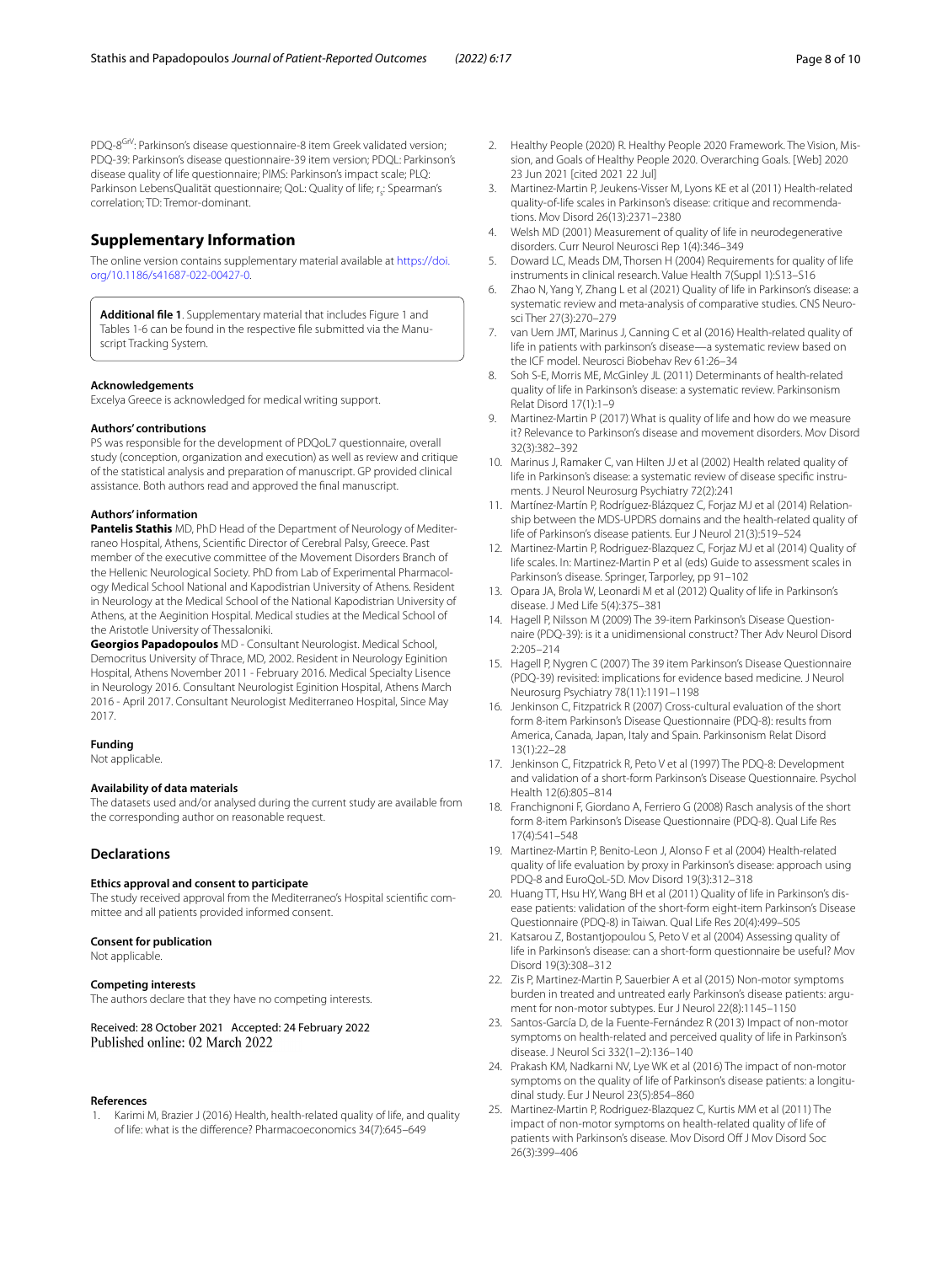- <span id="page-8-8"></span>26. Huang X, Ng SY, Chia NS et al (2019) Non-motor symptoms in early Parkinson's disease with diferent motor subtypes and their associations
- with quality of life. Eur J Neurol 26(3):400–406 27. Duncan GW, Khoo TK, Yarnall AJ et al (2014) Health-related quality of life in early Parkinson's disease: the impact of nonmotor symptoms. Mov Disord Off J Mov Disor Soc 29(2):195-202
- <span id="page-8-0"></span>28. Chen H, Zhao EJ, Zhang W et al (2015) Meta-analyses on prevalence of selected Parkinson's nonmotor symptoms before and after diagnosis. Transl Neurodegen 4(1):1
- <span id="page-8-1"></span>29. Rahman S, Griffin HJ, Quinn NP et al (2008) Quality of life in Parkinson's disease: the relative importance of the symptoms. Mov Disord 23(10):1428–1434
- <span id="page-8-2"></span>30. Kim EJ, Baek JH, Shin DJ et al (2014) Correlation of sleep disturbance and cognitive impairment in patients with Parkinson's disease. J Mov Disord 7(1):13–18
- 31. Stavitsky K, Neargarder S, Bogdanova Y et al (2011) The impact of sleep quality on cognitive functioning in Parkinson's disease. J Int Neuropsychol Soc 18:108–117
- <span id="page-8-31"></span>32. Pushpanathan ME, Loftus AM, Thomas MG et al (2016) The relationship between sleep and cognition in Parkinson's disease: a meta-analysis. Sleep Med Rev 26:21–32
- <span id="page-8-3"></span>33. Chahine LM, Amara AW, Videnovic A (2017) A systematic review of the literature on disorders of sleep and wakefulness in Parkinson's disease from 2005 to 2015. Sleep Med Rev 35:33–50
- <span id="page-8-4"></span>34. Havlikova E, van Dijk JP, Nagyova I et al (2011) The impact of sleep and mood disorders on quality of life in Parkinson's disease patients. J Neurol 258(12):2222–2229
- 35. Palmeri R, Lo Buono V, Bonanno L et al (2019) Potential predictors of quality of life in Parkinson's disease: sleep and mood disorders. J Clin Neurosci 70:113–117
- <span id="page-8-6"></span>36. Pandey S, Bajaj BK, Wadhwa A et al (2016) Impact of sleep quality on the quality of life of patients with Parkinson's disease: a questionnaire based study. Clin Neurol Neurosurg 148:29–34
- <span id="page-8-5"></span>37. Zoccolella S, Savarese M, Lamberti P et al (2011) Sleep disorders and the natural history of Parkinson's disease: the contribution of epidemiological studies. Sleep Med Rev 15(1):41–50
- <span id="page-8-7"></span>38. Boateng GO, Neilands TB, Frongillo EA et al (2018) Best practices for developing and validating scales for health, social, and behavioral research: a primer. Front Public Health 6:149
- <span id="page-8-9"></span>39. Yfantopoulos JN, Chantzaras AE (2017) Validation and comparison of the psychometric properties of the EQ-5D-3L and EQ-5D-5L instruments in Greece. Eur J Health Econ 18(4):519–531
- <span id="page-8-10"></span>40. Bostantjopoulou S, Katsarou Z, Karakasis C et al (2013) Evaluation of nonmotor symptoms in Parkinson's disease: an underestimated necessity. Hippokratia 17(3):214–219
- <span id="page-8-11"></span>41. MDST F (2003) The Unifed Parkinson's disease rating scale (UPDRS): status and recommendations. Mov Disord 18(7):738–750
- <span id="page-8-12"></span>42. Hoehn MM, Yahr MD (1967) Parkinsonism: onset, progression and mortality. Neurology 17(5):427–442
- <span id="page-8-13"></span>Jankovic J, McDermott M, Carter J et al (1990) Variable expression of Parkinson's disease. Neurology 40(10):1529
- <span id="page-8-14"></span>44. Alvarado-Bolaños A, Cervantes-Arriaga A, Rodríguez-Violante M et al (2015) Convergent validation of EQ-5D-5L in patients with Parkinson's disease. J Neurol Sci 358:53–57
- <span id="page-8-15"></span>45. van Hout B, Janssen MF, Feng Y-S et al (2012) Interim scoring for the EQ-5D-5L: mapping the EQ-5D-5L to EQ-5D-3L value sets. Value Health 15(5):708–715
- <span id="page-8-16"></span>46. Fayers PM, Hand DJ (1997) Factor analysis, causal indicators and quality of life. Qual Life Res 6(2):139–150
- 47. Watson M, Law M, Maguire GP et al (1992) Further development of a quality of life measure for cancer patients: the rotterdam symptom checklist (revised). Psychooncology 1(1):35–44
- <span id="page-8-17"></span>48. Paci E (1992) Assessment of validity and clinical application of an Italian version of the Rotterdam symptom checklist. Qual Life Res 1(2):129–134
- <span id="page-8-18"></span>49. Kaiser HF (1960) The application of electronic computers to factor analysis. Educ Psychol Meas 20(1):141–151
- 50. Cattell RB (1966) The scree test for the number of factors. Multivar Behav Res 1(2):245–276
- <span id="page-8-19"></span>51. Horn JL (1965) A rationale and test for the number of factors in factor analysis. Psychometrika 30(2):179–185
- <span id="page-8-20"></span>52. Comrey AL, Lee HB (1992) Interpretation and application of factor analytic results. In: A frst course in factor analysis. Psychology Press
- <span id="page-8-21"></span>53. de Winter JCF, Dodou D, Wieringa PA (2009) Exploratory factor analysis with small sample sizes. Multivar Behav Res 44(2):147–181
- <span id="page-8-22"></span>54. Terwee CB, Bot SDM, de Boer MR et al (2007) Quality criteria were proposed for measurement properties of health status questionnaires. J Clin Epidemiol 60(1):34–42
- <span id="page-8-23"></span>55. Patrick DL, Burke LB, Gwaltney CJ et al (2011) Content validity–establishing and reporting the evidence in newly developed patient-reported outcomes (PRO) instruments for medical product evaluation: ISPOR PRO good research practices task force report: part 1—eliciting concepts for a new PRO instrument. Value Health 14(8):967–977
- <span id="page-8-24"></span>56. Konitsiotis S, Bostantjopoulou S, Chondrogiorgi M et al (2014) Clinical characteristics of Parkinson's disease patients in Greece: a multicenter, nation-wide, cross-sectional study. J Neurol Sci 343:36–40
- 57. Angelopoulou E, Bozi M, Simitsi A-M et al (2019) The relationship between environmental factors and diferent Parkinson's disease subtypes in Greece: data analysis of the Hellenic Biobank of Parkinson's disease. Parkinsonism Relat Disord 67:105–112
- 58. Tysnes OB, Storstein A (2017) Epidemiology of Parkinson's disease. J Neural Transm (Vienna) 124(8):901–905
- <span id="page-8-25"></span>59. Qian E, Huang Y (2019) Subtyping of Parkinson's disease—where are we up to? Aging Dis 10(5):1130–1139
- <span id="page-8-26"></span>60. Zhang H, Gu Z, An J et al (2014) Non-motor symptoms in treated and untreated Chinese patients with early Parkinson's disease. Tohoku J Exp Med 232(2):129–136
- 61. Winter Y, von Campenhausen S, Arend M et al (2011) Health-related quality of life and its determinants in Parkinson's disease: results of an Italian cohort study. Parkinsonism Relat Disord 17(4):265–269
- 62. Schrag A, Jahanshahi M, Quinn N (2000) What contributes to quality of life in patients with Parkinson's disease? J Neurol Neurosurg Psychiatry 69:308–312
- <span id="page-8-32"></span>63. Rodríguez-Violante M, Cervantes-Arriaga A, Corona T et al (2013) Clinical determinants of health-related quality of life in Mexican patients with Parkinson's disease. Arch Med Res 44(2):110–114
- 64. Li H, Zhang M, Chen L et al (2010) Nonmotor symptoms are independently associated with impaired health-related quality of life in Chinese patients with Parkinson's disease. Mov Disord Off J Mov Disord Soc 25(16):2740–2746
- 65. Karlsen KH, Larsen JP, Tandberg E et al (1999) Infuence of clinical and demographic variables on quality of life in patients with Parkinson's disease. J Neurol Neurosurg Psychiatry 66(4):431–435
- 66. Gómez-Esteban JC, Zarranz JJ, Lezcano E et al (2007) Infuence of motor symptoms upon the quality of life of patients with Parkinson's disease. Eur Neurol 57(3):161–165
- 67. Dams J, Klotsche J, Bornschein B et al (2013) Mapping the EQ-5D index by UPDRS and PDQ-8 in patients with Parkinson's disease. Health Qual Life Outcomes 11:35–35
- 68. Chapuis S, Ouchchane L, Metz O et al (2005) Impact of the motor complications of Parkinson's disease on the quality of life. Mov Disord Of J Move Disord Soc 20(2):224–230
- <span id="page-8-27"></span>69. Carod-Artal FJ, Vargas AP, Martinez-Martin P (2007) Determinants of quality of life in Brazilian patients with Parkinson's disease. Mov Disord Of J Mov Disord Soc 22(10):1408–1415
- <span id="page-8-28"></span>70. Ophey A, Eggers C, Dano R et al (2018) Health-related quality of life subdomains in patients with Parkinson's disease: the role of gender. Parkinson's Dis 2018:6532320–6532320
- <span id="page-8-29"></span>71. Nilsson MH, Westergren A, Carlsson G et al (2010) Uncovering indicators of the international classifcation of functioning, disability, and health from the 39-item Parkinson's Disease Questionnaire. Parkinson's Dis 20:984673
- <span id="page-8-30"></span>72. Chen K, Yang Y-J, Liu F-T et al (2017) Evaluation of PDQ-8 and its relationship with PDQ-39 in China: a three-year longitudinal study. Health Qual Life Outcomes 15(1):170
- <span id="page-8-33"></span>73. Huang J, Zhuo W, Zhang Y et al (2017) Cognitive function characteristics of parkinson's disease with sleep disorders. Parkinson's Dis 2017:4267353–4267353
- <span id="page-8-34"></span>74. Wood-Dauphinee S (1999) Assessing quality of life in clinical research: from where have we come and where are we going? J Clin Epidemiol 52(4):355–363